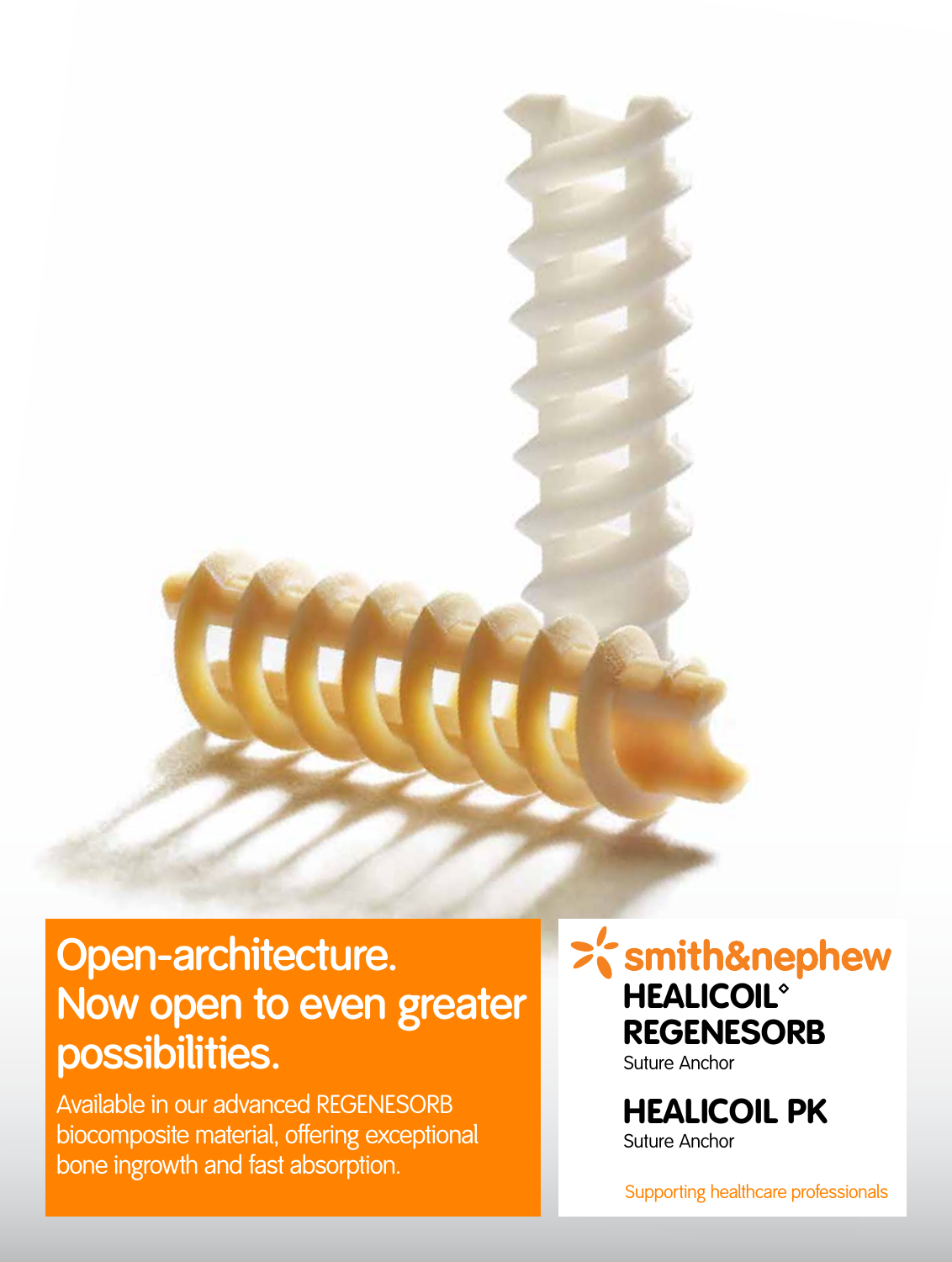# Open to more possibilities through a unique combination of innovative design and materials – PEEK or REGENESORB

## Greater healing potential through open-architecture design

The HEALICOIL Suture Anchor has a distinctive open architecture that differs from solid-core implants by eliminating the material between the anchor threads.

The open, vented design is intended to allow blood and bone marrow from surrounding cancellous bone to enter the implant. A recent study in 70 subjects reported that vented suture anchors provided greater healing potential than solid, non-vented anchors at six weeks post-surgery, as measured by rotator cuff thickness.<sup>1</sup>

# Designed to facilitate bone ingrowth

The unique HEALICOIL open architecture allows for new bone to fill the fenestrations between the threads and into the central channel by 12 weeks post-implantation, as demonstrated in a pre-clinical ovine study.<sup>2</sup>



# HEALICOIL PK Suture Anchor:

Bone-fill at 12 weeks in a pre-clinical ovine study.







Micro-CT images at 12 weeks of a 5.5mm HEALICOIL PK Suture Anchor show a web of bone beginning to fill the center of the implant. Histology at the same point in time clearly demonstrates bone growing across the implant's open architecture.

## Greater bone ingrowth compared to Arthrex Corkscrew® FT Suture Anchor

At 18 months, μCT imaging showed HEALICOIL REGENESORB Suture Anchor had a significantly greater bone ingrowth compared to the Arthrex Corkscrew® FT Suture Anchor (54.5% ± 14.1 versus  $29.8\% \pm 8.8$ , respectively; p<0.001) in a pre-clinical ovine study.<sup>3</sup>



#### **Percentage of bone ingrowth at 18 mos.3**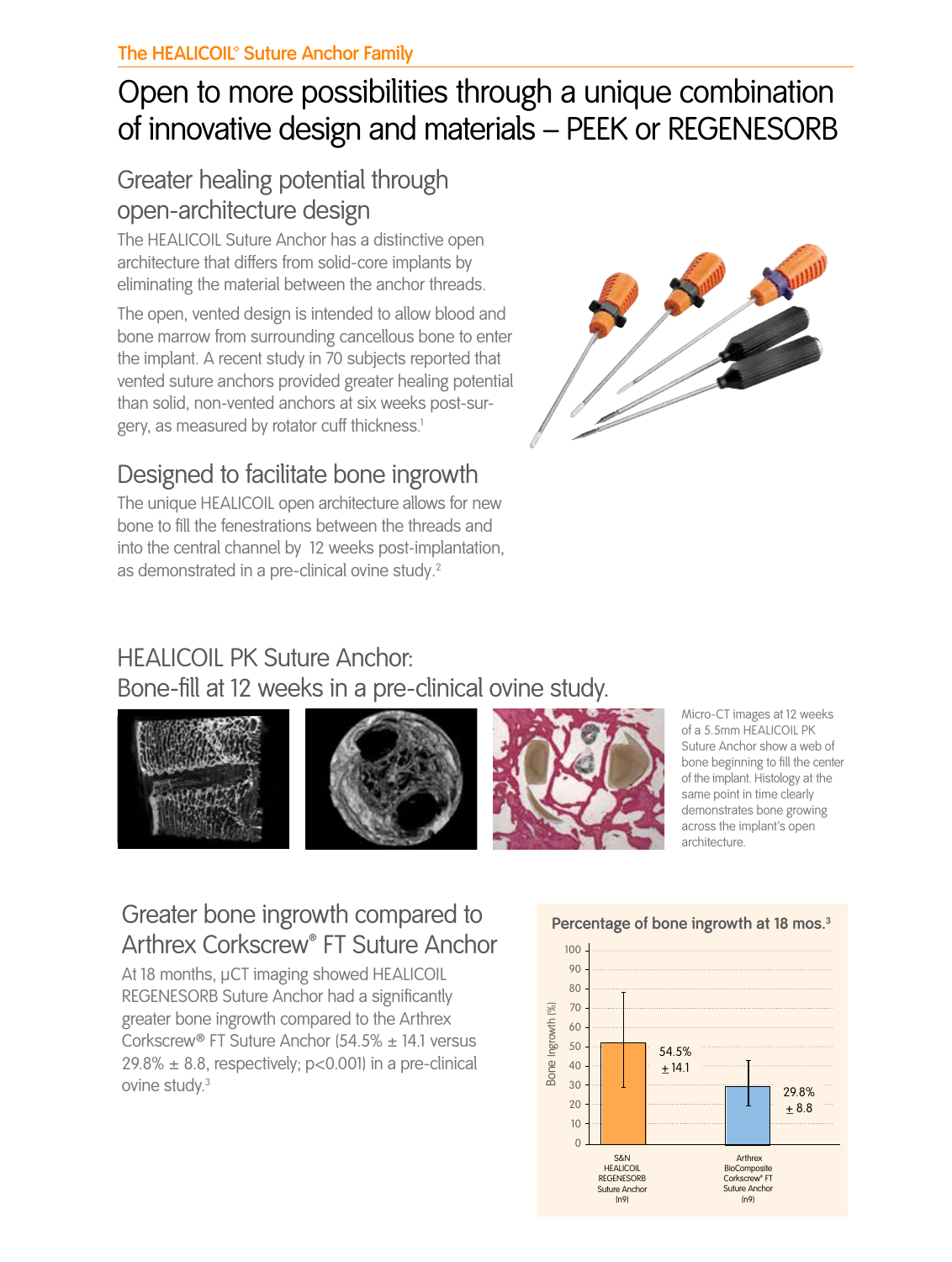# Designed for durability

Even with its reduced volume of material, the HEALICOIL® REGENESORB Suture Anchor meets the demanding biomechanical specifications of the most advanced surgical implants, providing the benefits of an absorbable implant with fixation strength comparable to non-absorbable PEEK implants.<sup>4</sup>

And when compared to competitive biocomposite suture anchors, its superior biomechanical performance includes stronger fixation security in poor-quality bone, and greater torsional strength – essential when inserting the anchor into harder bone densities.<sup>5</sup>

### Greater pullout strength in poor-quality bone

The extended, fully-threaded HEALICOIL REGENESORB anchor design provides more threaded engagement than leading competitive biocomposite anchors, delivering greater pullout strength in poor-quality, osteoporotic bone.<sup>5</sup>

#### **Sustained fixation strength for healing**

The initial strength of the HEALICOIL REGENESORB Suture Anchor is designed to hold fixation over time throughout the healing period in poor quality bone,<sup>6</sup> withstanding typical shoulder loading forces and supporting the range of motion necessary for physical therapy and rehabilitation.

#### **Minimal size, maximal strength**

In biomechanical testing, the 4.75mm HEALICOIL REGENESORB Suture Anchor demonstrated higher pullout strength and significantly higher torsional strength than the larger, 5.5mm competitive anchors shown in the accompanying graphs.<sup>5</sup>

#### Greater torsional strength for insertion into bone



The HEALICOIL<sup>®</sup> inserter engages 100% the anchor's length, minimizing stress and providing predictable insertion into hard bone by distributing torque along the entire length of the anchor.



Illustration of HEALICOIL PK Suture Anchor being inserted into humeral head for rotator cuff repair.



Note: Testing conducted in 5pcf bone block; 5pcf bone density is equivalent to the worst-case, poorest-quality decorticated humeral bone. (pcf = pounds per cubic feet).



**Anchor insertion testing (torque-to-failure)9**

Note: Testing conducted in 30pcf bone block; 30pcf bone density is equivalent to hard bone density – e.g. young, male athlete. (pcf = pounds per cubic feet).

**5.5mm**

**5.5mm**



The unique open-architecture design reduces the amount of implanted material compared to traditional, solid-core anchors, permitting easier revision when necessary.2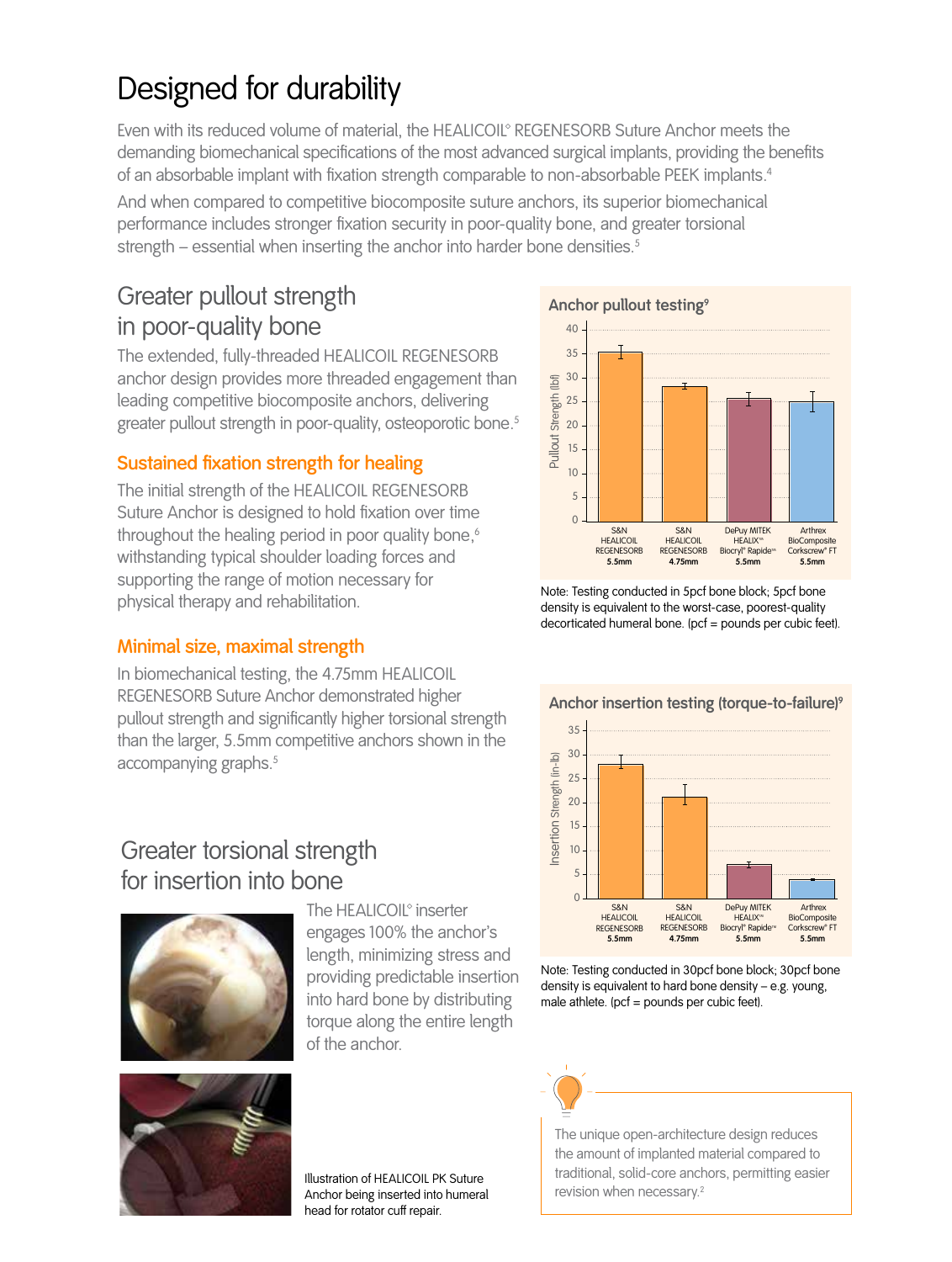# An advanced biocomposite absorbed and completely replaced by bone within 24 months in pre-clinical studies.<sup>7</sup>

Developed by Smith & Nephew's Advanced Healing Technologies group, REGENESORB biocomposite material contains PLGA and dual osteoconductive components, β-TCP and calcium sulfate.



Gross anatomy and histology images of a 9x10 mm REGENESORB interference screw evaluated in a direct-inbone sheep model. Images clearly demonstrate absorption and complete replacement by bone within 24 mos.

## Snapshot of REGENESORB material at 18 months Faster absorption

Histomorphometry showed a faster absorption of HEALICOIL REGENESORB, with 70% absorption at 18 months compared with 57% for the PLLA/ß-TCP-based Arthrex BioComposite Corkscrew FT (p<0.001).<sup>3</sup>



New bone ingrowth into areas of absorbed HEALICOIL REGENESORB Suture Anchor at 18 months.<sup>3</sup>



New bone ingrowth indicated by

**Sanderson's Rapid Bone**



**Comparisons of absorption, measured via μCT, at 6 and 18 months.<sup>3</sup>**

**HEALICOIL REGENESORB Arthrex Biocomposite Corkscrew® FT**

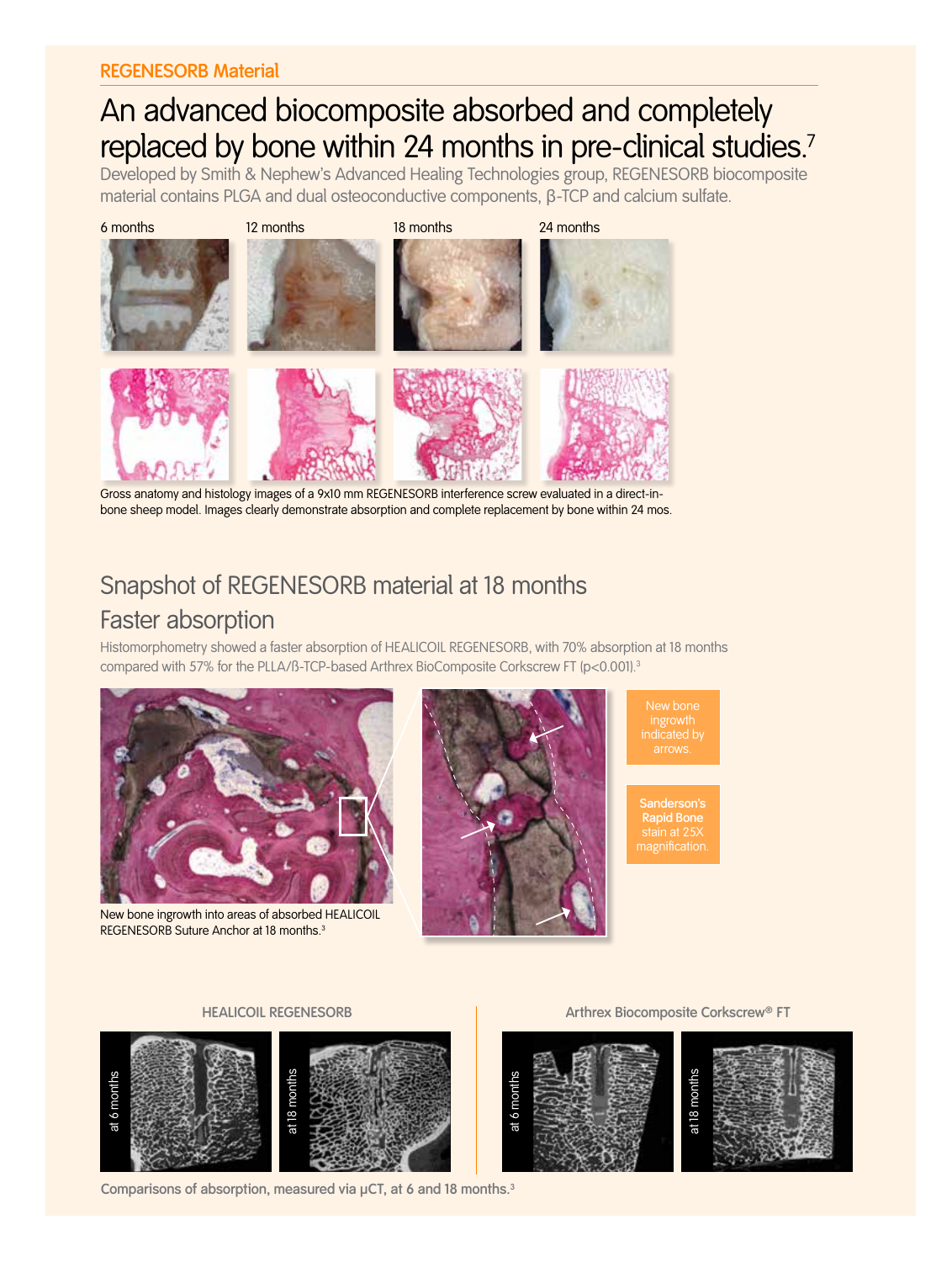## Unique formulation of proven materials

REGENESORB biocomposite material is a unique formulation of PLGA, β-TCP, and calcium sulfate – each of which has been proven safe and biocompatible over decades of clinical use. The safety of REGENESORB material has been confirmed through several pre-clinical studies.<sup>8</sup>

#### **Calcium sulfate: the material difference**

Most biocomposite materials rely solely on the osteoconductive properties of β-TCP, which provides sustained bone formation over 18 months° and acts primarily as a scaffold for enhancing new bone formation.<sup>10</sup> But REGENESORB material includes a second osteoconductive material, calcium sulfate, which has been shown to work in the early stages  $(4-12$  weeks) of bone healing<sup>9</sup> and is associated with increased levels of local growth factors.<sup>11</sup>

So REGENESORB material contains two osteoconductive components – β-TCP and calcium sulfate – which have been individually shown to act during a different stage in the bone healing process and through different mechanisms of action – physical and biochemical.



#### **A proprietary blend of three proven components**

| <b>PLGA</b><br>Poly-L-lactic co-glycolic acid                                                                                                                   | $\beta$ -TCP<br>Beta tricalcium phosphate                                                                                                                                              | <b>Calcium Sulfate</b>                                                                                                                                                                                                                     |
|-----------------------------------------------------------------------------------------------------------------------------------------------------------------|----------------------------------------------------------------------------------------------------------------------------------------------------------------------------------------|--------------------------------------------------------------------------------------------------------------------------------------------------------------------------------------------------------------------------------------------|
| • Long history of clinical use <sup>12</sup><br>• Degrades faster than PLLA <sup>13</sup><br>• Comprised of natural products -<br>lactic acid and glycolic acid | • Longer-term (18 months)<br>absorption profile for sustained<br>bone formation <sup>9</sup><br>· Osteoconductive (physical)<br>- Scaffold to allow for bone<br>ingrowth <sup>10</sup> | • Shorter-term (4-12 weeks)<br>absorption profile for enhanced<br>early bone formation <sup>9</sup> and<br>calcium release <sup>14</sup><br>· Osteoconductive (biochemical)<br>- Increased levels of local<br>growth factors <sup>11</sup> |
|                                                                                                                                                                 |                                                                                                                                                                                        |                                                                                                                                                                                                                                            |
|                                                                                                                                                                 | <b>Bioactive Calcium Materials</b>                                                                                                                                                     |                                                                                                                                                                                                                                            |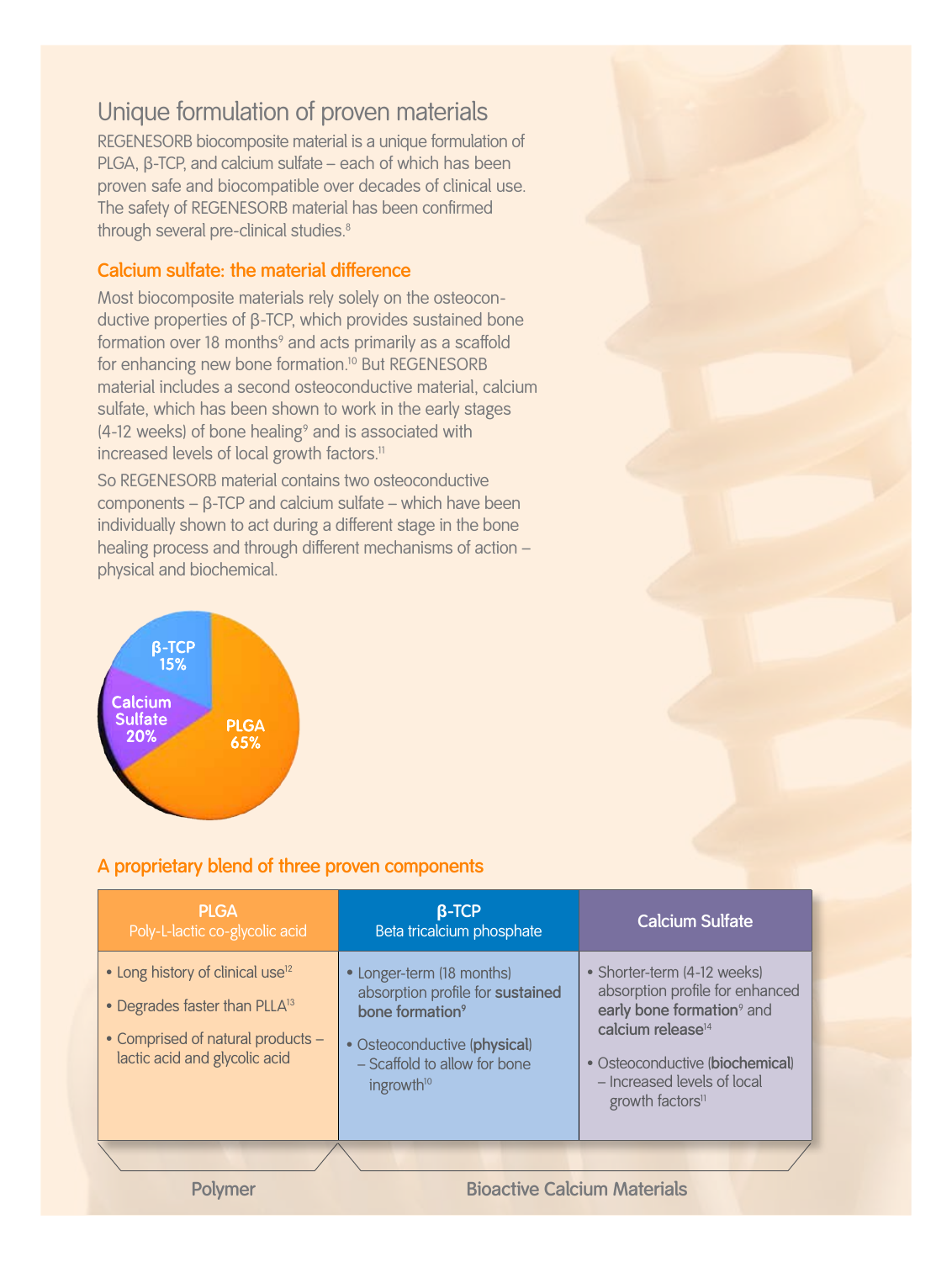# Ultra Contact. Less Material. Make more of your rotator cuff repair.



Contact area on pressure sensitive film for ULTRATAPE compared to two controls, measured in inches squared, with confidence intervals.

## A smaller amount of material can be advantageous when passed through compromised tissue.

• 58% less material than FiberTape<sup>17</sup>

Increased tendon-to-bone contact can mean an improved repair.<sup>15, 16</sup>

- 75% more contact than #2 suture<sup>17</sup>
- 60% more contact than FiberTape<sup>TM17</sup> (demonstrated in pre-clinical testing).
- More evenly distributed<sup>17</sup>
- Fewer peak pressure points<sup>17</sup>



ULTRATAPE: Cross section showing smooth, flat braid pattern



Arthrex® FiberTape™: Cross section showing solid inner core

## More repair options and expanding techniques.

- Use for knotless or knotted repairs
- Available as loose suture or pre-loaded on HEALICOIL<sup>®</sup> Suture Anchors







ULTRATAPE (A), ULTRABRAID #2 Suture (B) and FiberTape™ (C) suture pressure scale results, with red representing peak pressure in pounds per square inch (PSI).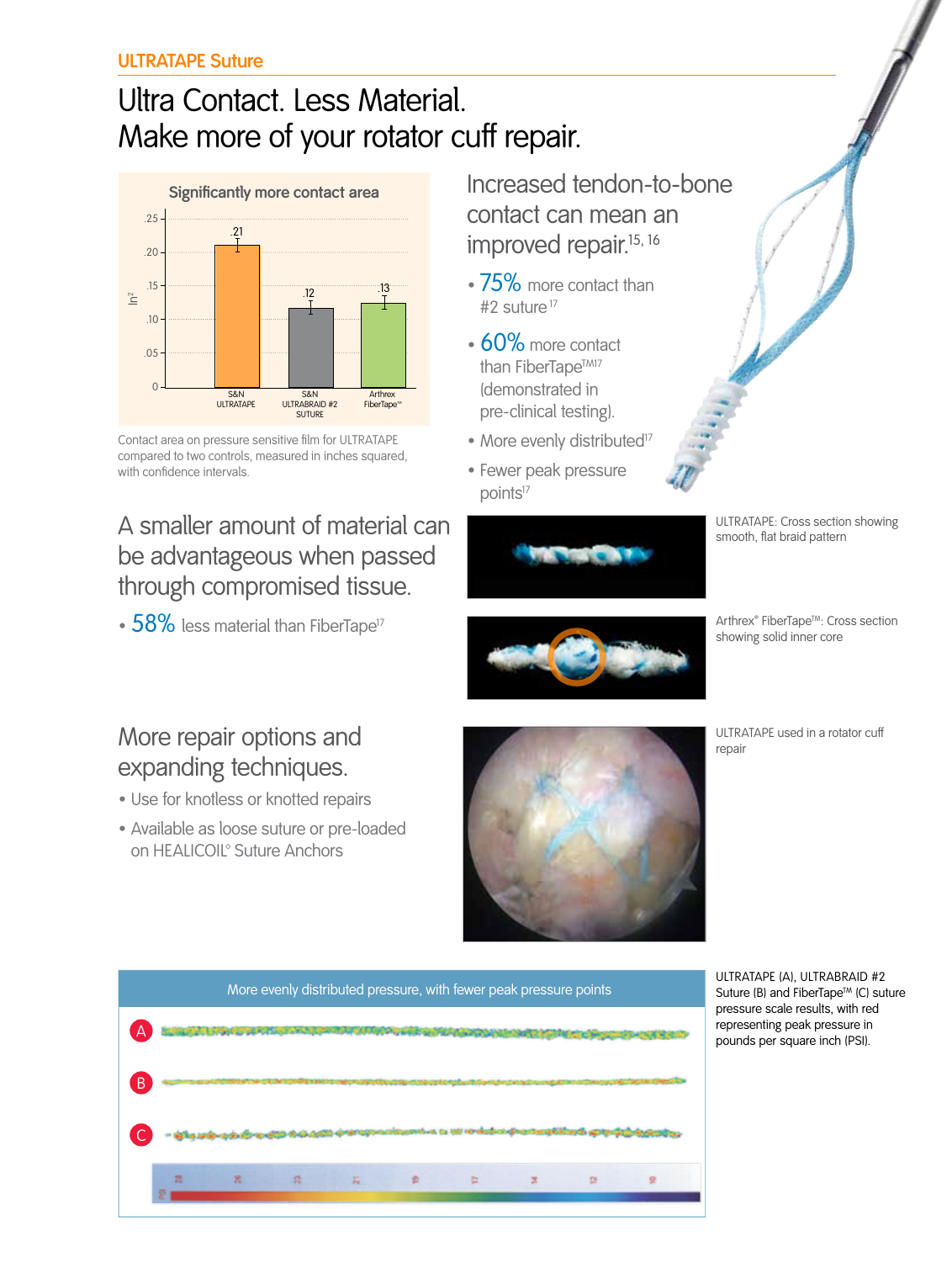The information contained in this document is based on pre-clinical testing, which is not necessarily indicative of human clinical outcomes.

**References**

1. Clark TR, Guerrero EM, Song A, O'Brien MJ, Savoie FH (2016) Do Vented Suture Anchors Make a Difference in Rotator Cuff Healing. Ann Sports Med Res 3(3): 1068.

2. Validation 15001193 and in WRP TE024-94. Note: Animal data is not necessarily indicative of human clinical outcomes. These results have not been demonstrated in humans having a variety of bone quality based on specific disease states such as osteoporosis. The effect of formation of new bone on pullout strength was not shown.

3. Data on file at Smith and Nephew, report NCS248.

4. Data on file at Smith & Nephew in reports 15001873 and 15002036.

5. Report Number 15002036 HEALICOIL Suture Anchor competitive testing. Data on file. August 2013.

6. Data on file at Smith and Nephew in report 15001609.

7. In vivo animal testing has demonstrated that REGENESORB material is bioabsorbable and is replaced by bone. Implants (9x10 mm) were implanted in ovine cancellous bone and compared to an empty defect (9x10 mm) at 6, 12, 18, and 24 months (n=6). Micro-CT analysis demonstrated that by 24 months, bone in-growth into this material (289.5 mm3) was significantly greater (p<0.05) than bone in-growth into an empty defect (170.2mm3) and reaches a bone volume not statistically different from intact bone (188.2 mm3). Results of in vivo simulation have not been shown to quantitatively predict clinical performance. Data on file at Smith & Nephew in report 15000897.

8. Data on file at Smith & Nephew in reports 15000897, 15001194, 15000921, 15000919.

9. Costantino and Friedman (1994) Otolaryngol Clin North Am. 1994 Oct;27(5).

10. Ogose et al. (2006) Biomaterials Vol. 27(8).

11. Walsh et al. (2003) Clin. Orthop. Rel. Res. Vol 406, Allison Et al (2011) US Oncology and Hematology Vol 7(1).

12. Suchenski et al. (2010) J. Arthro. and Rel. Surg. Vol. 26(6).

13. Chih-Chu Chang, Section IV:44, "Biodegradable Polymeric Biomaterials" in The Biomedical Engineering Handbook. Bronzino JD Ed. CRC Press.

14. Pietrzak and Ronk (2000) J Craniofacial Surg. Vol 11(4).

15. Bisson LJ, Manohar LM. A biomechanical comparison of the pullout strength of No. 2 FiberWire suture and 2-mm FiberWire tape in bovine rotator cuff tendons. Arthroscopy 2010; 26(11):1463-1468.

16. Park MC, ElAttrache NS, Tibone JE, Ahmad CS, Jun BJ, Lee TQ. Part I: Footprint contact characteristics for a transosseous-equivalent rotator cuff repair technique compared with a double-row repair technique. J Shoulder Elbow.

17. Data on File at Smith & Nephew, report 15001847, 2013.